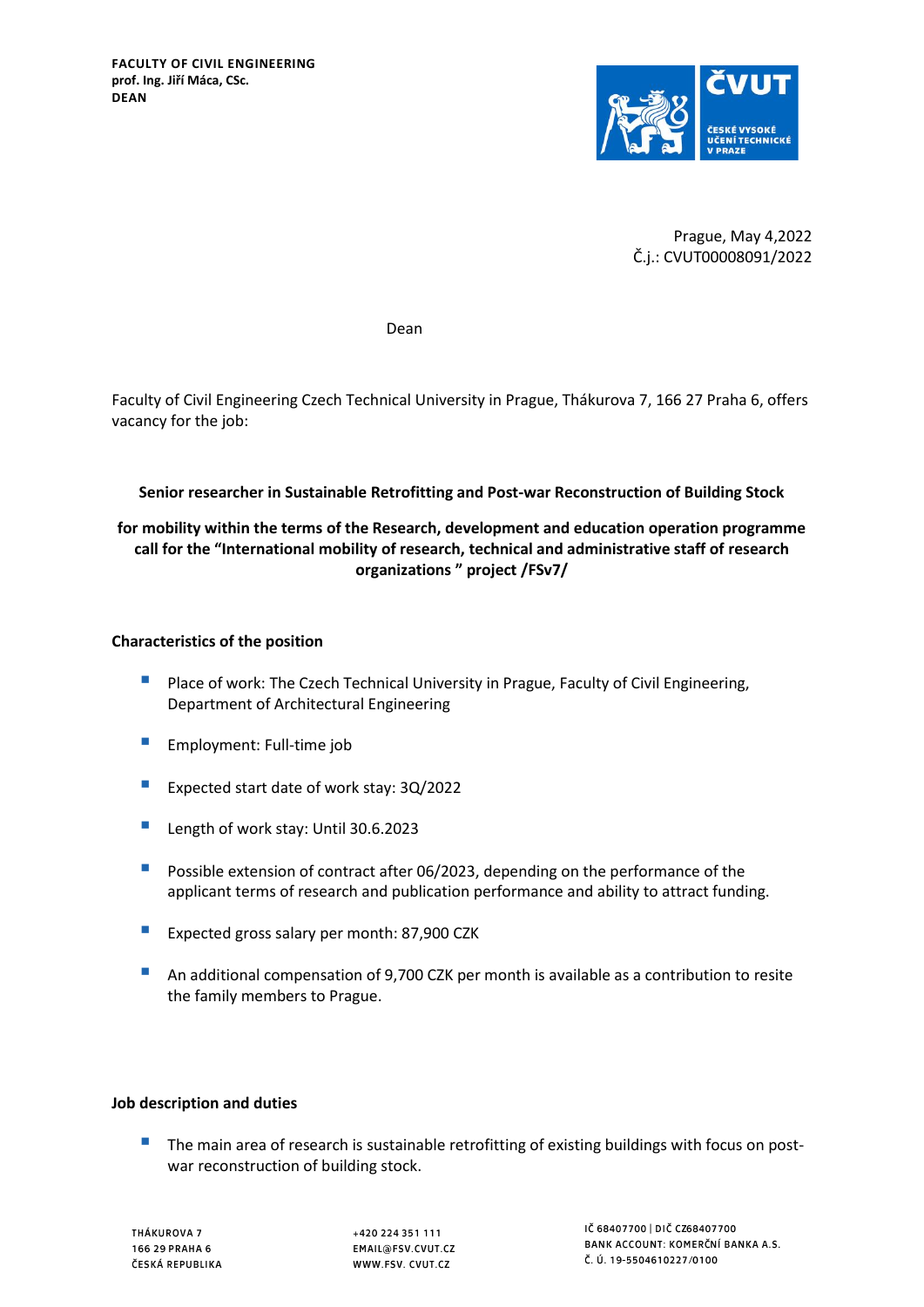

- **The main objective of the work will be developing knowledge base to provide guidelines and** resources supporting improving of the recovered post-war building stock to more sustainable, energy efficient, circular and low carbon level.
- The work includes networking with the international and Ukrainian organizations and authorities to adjust the form of the provided information and support to the needs of the main stakeholders that will be recovering after-war Ukraine.
- A junior researcher from Ukraine is available to support the research and communication.
- The research will be supported by the colleagues from the Dept. of Architectural Engineering (collaboration with the teams of prof. Petr Hájek, prof. Jan Tywoniak and assoc. prof. Antonín Lupíšek) and by the University Centre for Energy Efficient Buildings.
- It is expected that the outcomes of the activities will be also published in highly- ranked scientific journals and presented in conferences.
- Participation in submission of research projects proposals

### **Requirements**

- Expertise and experience in research at least in one of these fields:
	- o Resource-efficient and circular construction methods
	- o Circular economy in construction
	- o Energy efficient buildings
	- o Green architecture
	- o Low-carbon built environment
- Senior researcher, who has worked for at least 2 years in an organization outside the Czech Republic in the field of research for the last 3 years, employment for a minimum of 20 hours per week. Citizens of the Czech Republic are not excluded.
- PhD. degree (or equivalent) issued 7 year and more before the start of the mobility
- $\blacksquare$  H-index minimum value 8.5 in conversion according to standardization table "Instructions for calculation of normalized h-index" (see below mentioned instruction). Source for the recalculation of h-index: Web of Science or Scopus.
- At least 3 publications out puts over the past 5 years
- Good command of English language

### **Required documents:**

- $\blacksquare$  Motivation letter including preferred date for the start of work
- **Professional CV in English**
- $\blacksquare$  List of publications for the past 5 years
- List of participation in research projects for the past 5 years (incl. description of applicants' role in the project)
- Copy of documents on education